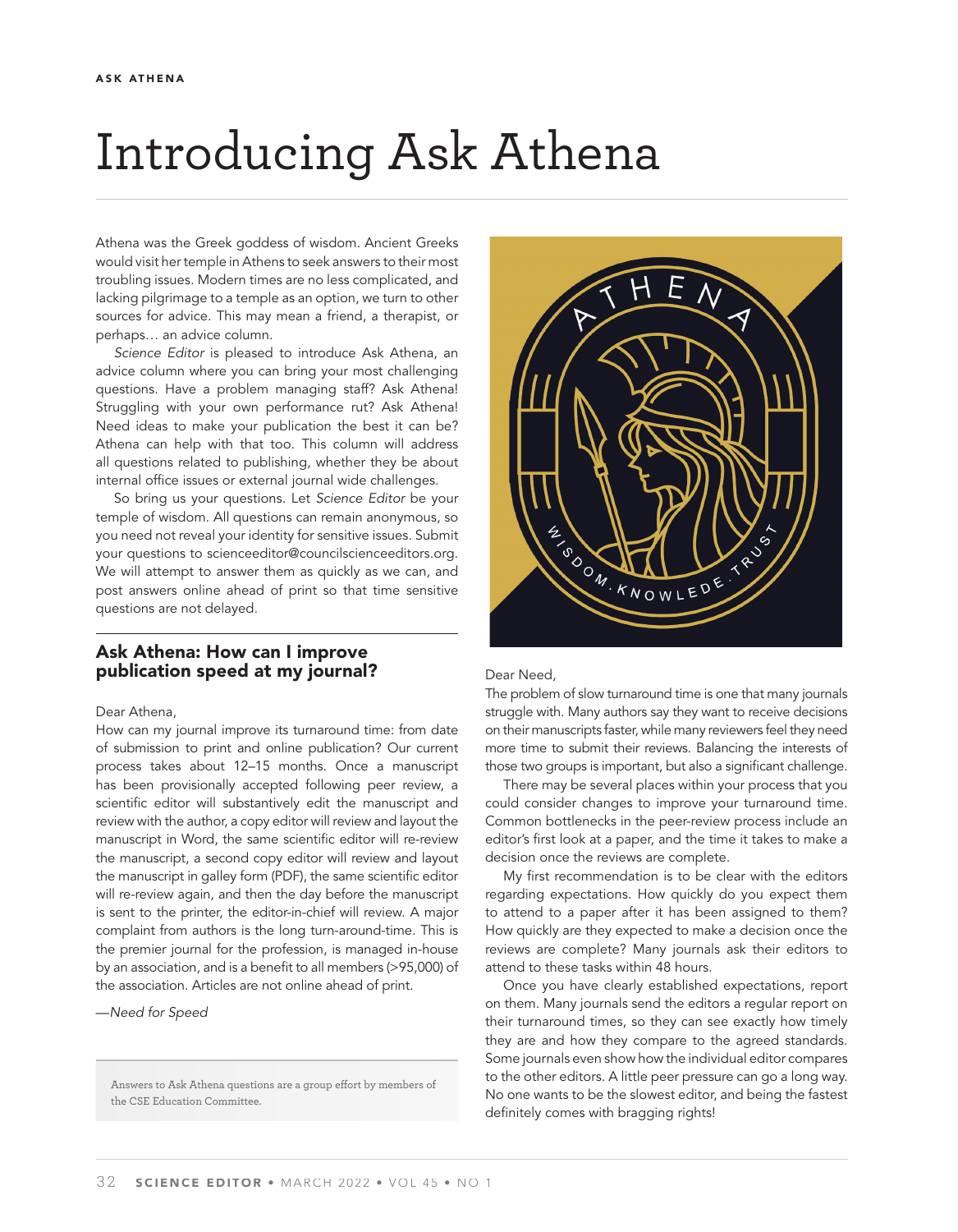# *The editor-in-chief needs to make sure editors understand the priority of being timely.*

Make sure that these mandates on timeliness are coming from the editor-in-chief, and not just staff. The editor-in-chief needs to make sure editors understand the priority of being timely.

If there are delays early on in the peer-review process, the difficulty may be in identifying reviewers. Luckily, there are options to help the editors with this task. If you are using one of the major manuscript processing systems, work with your account manager to see what kind of reviewer discovery programs are available to you. They may even be fully integrated with your manuscript system already.

Next, don't be afraid to nag. Again, let your manuscript system work for you, and make sure you are utilizing all the available automatic reminders to editors. Are you reminding editors to suggest reviewers? Reminding them to suggest additional reviewers when needed? Reminding them to make a decision on a paper?

Another common place papers get delayed unnecessarily is when authors submit a revised paper, and the editor sends it back to the original reviewers. Often this is necessary if the authors have made extensive changes. In those cases, the editors will want input from the reviewers a second time. However, if the requested changes were minor, and the authors have addressed them all satisfactorily, encourage editors to make a decision on the paper without sending it back to the external reviewers.

As for your postacceptance processes, it sounds like you may have some redundant steps in place. I count 4 people touching this manuscript during the editing process, over the course of 9 different steps, so make sure that each person and each step is adding value, and enough value that it is worth taking the time for it.

Also, consider how you might consolidate those steps. For example, could the first editor after acceptance take care of the substantive editing, copyediting, and layout, so that the author next sees the paper in galley form? That would allow the author a final look at the paper before publication to ensure accuracy. Also, it may be better to move any substantive editing to preacceptance, so that the paper is in its final form before copy editing begins.

And finally, consider moving to a publish-ahead-of-print model. That can reduce the time to publication significantly and has become standard in many fields. There are many things to consider when switching to a publish-ahead-of-print model, but the benefit in terms of time to publication means a lot of time saved and most importantly, happier authors.

### Ask Athena: Is it ever okay to edit reviewer comments?

Dear Athena,

Is it okay for me as an editor that manages the peer-review process to remove comments regarding how well the manuscript is written? For example, reviewers will first write that the manuscript is "well-written" when it is not. Examples include nonnative English speakers using incorrect grammar or authors who ramble, or are repetitive, etc. It seems like reviewers write this before providing any criticism, as a way to soften the criticism. Is it ever appropriate for an editor to remove content from a reviewer's comments to the authors?

#### —*Hesitant Editor*

#### Dear Hesitant,

There are two questions at play here, and I will answer them both in turn. The first question is whether it is ever okay for journals to edit reviewer comments. The second is whether this particular use case is acceptable.

All reviewer comments should at least be given a light copyedit to make sure grammar and syntax are correct before being sent to the author. The difficult part is how much control journals should exert over the actual content of the review.

Kent Anderson wrote about this recently in his e-mail newsletter The Geyser.<sup>1</sup> He said, "Many journals [will] clean up typos, remove ad hominem attacks, tone down vitriol, smooth out bad syntax, or remove formatting problems. These types of edits are harmless and helpful, and they're typically done quickly by experienced editorial staff."

Some comments can, and probably should be, removed. One example would be comments regarding the acceptability of a paper. Reviewers should not say, "This paper should be published in this journal once some changes are made." That is the purview of the journal, and it could also leave the journal open to rebuttals if the paper is rejected. For that reason, I feel it is appropriate to remove comments regarding acceptability, especially if the journal has asked reviewers not to comment on it. Any comments regarding acceptability should be kept to the confidential comments to the editors.

In addition, journals should be careful regarding the tone of the language used in reviews. Most reviewers use language that is helpful and collaborative. They are reviewing at least in part because they have an interest in helping authors improve their papers, and the language and tone of the review should reflect that. But, in cases where reviewers may not be at their best, and their language may be unnecessarily negative, I believe it is okay for journals to either remove the comments completely (if needed) or rephrase them in a more positive